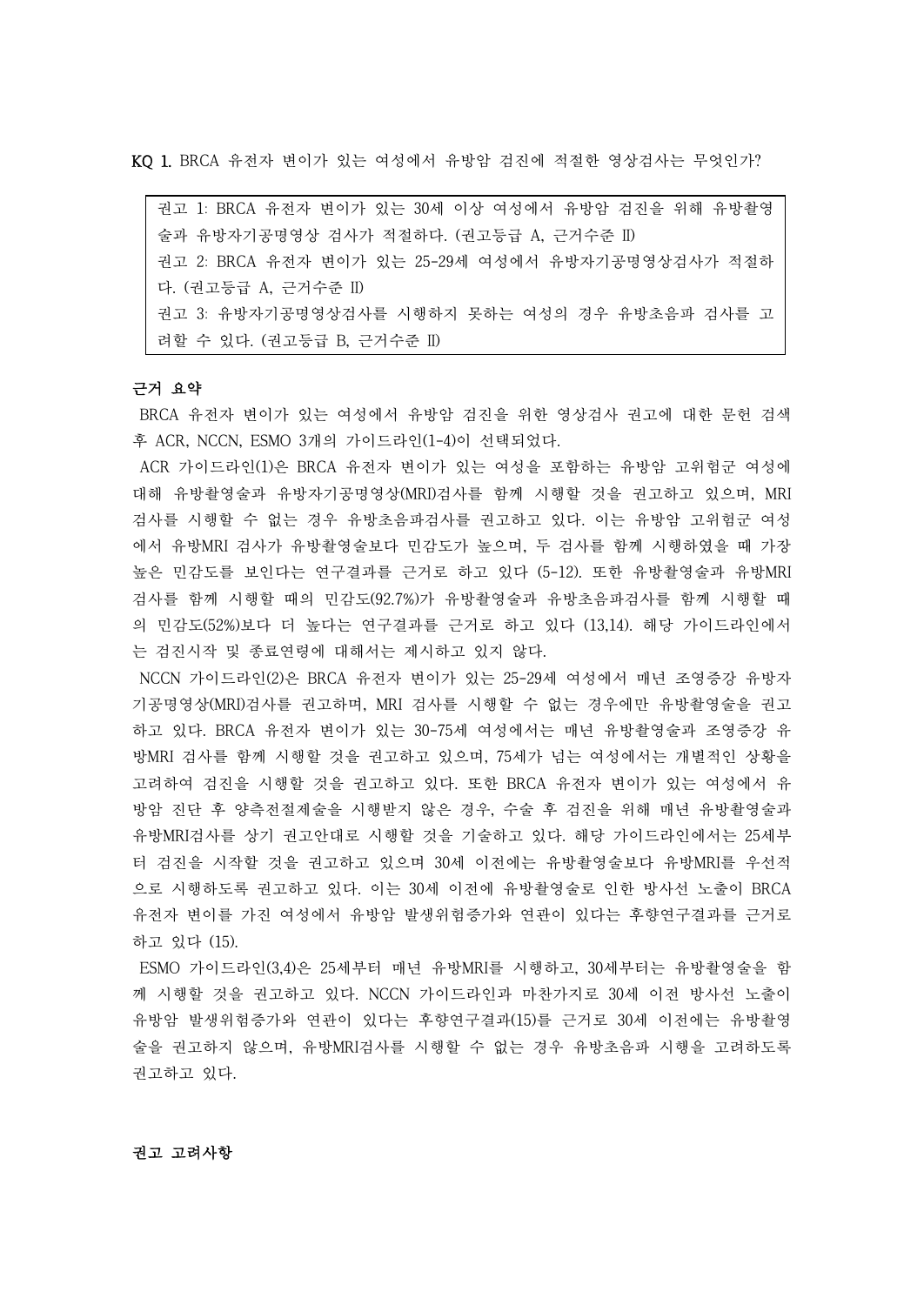# 1. 이득과 위해 (Benefit and Harm)

유방촬영술은 유방암 조기 검진으로 인해 유방암으로 인한 사망률을 감소시키는 것으로 입 증된 유일한 검사방법이지만, BRCA 유전자 변이가 있는 여성에서 민감도가 낮다. 30세 이 전 유방촬영술 시행으로 인한 방사선노출은 유방암 발생의 위험도를 높일 수 있다. 유방MRI 검사는 BRCA 유전자 변이가 있는 여성에서 유방암 발견에 대해 가장 민감도가 높은 검사 방법으로 알려져 있으나, 유방촬영술에 비해 진단 특이도가 낮다. 유방초음파 검사는 방사 선노출이나 조영제 사용이 필요하지 않으며 유방 MRI 보다 민감도는 낮지만 유방촬영술에 서 발견하지 못하는 조기암을 발견할 수 있다. 하지만 높은 위양성률로 인해 불필요한 조직 검사나 추적관찰을 유발할 수 있다.

## 2. 국내 수용성과 적용성(Acceptability and Applicability)

선택된 3개의 가이드라인은 모두 BRCA 유전자 변이를 가진 여성에서 유방암 검진을 위해 유방촬영술과 유방MRI를 함께 시행할 것을 권고하고 있다. 이들의 권고 내용과 이에 대한 수용성과 적용성 평가표는 부록2에 제시되었다.

### 3. 검사별 방사선량

유방촬영술 1, <0.03 mGy 유방초음파검사 0 유방자기공명영상검사 0

# 참고문헌

- 1. ACR Appropriateness Criteria Breast Cancer Screening. J Am Coll Radiol. 2017 Nov;14(11S):S383-S390
- 2. NCCN Clinical Practive Guidelines in Oncology, Genetic/Familial High-Risk Assessment: Breast and Ovarian
- 3. Prevention and screening in BRCA mutation carriers and other breast/ovarian hereditary cancer syndromes: ESMO Clinical Practice Guidelines for cancer prevention and screening. Ann Oncol. 2016 Sep;27(suppl 5):v103-v110.
- 4. Primary breast cancer: ESMO Clinical Practice Guidelines for diagnosis, treatment and follow-up. Ann Oncol. 2015 Sep;26 Suppl 5:v8-30
- 5. Hagen AI, Kvistad KA, Maehle L, et al. Sensitivity of MRI versus conventional screening in the diagnosis of BRCA-associated breast cancer in a national prospective series. Breast 2007;16:367-74.
- 6. Kriege M, Brekelmans CT, Boetes C, et al. Differences between first and subsequent rounds of the MRISC breast cancer screening program for women with a familial or genetic predisposition. Cancer 2006;106:2318-26.
- 7. Kuhl CK, Schrading S, Leutner CC, et al. Mammography, breast ultrasound, and magnetic resonance imaging for surveillance of women at high familial risk for breast cancer. J Clin Oncol 2005;23:8469-76.